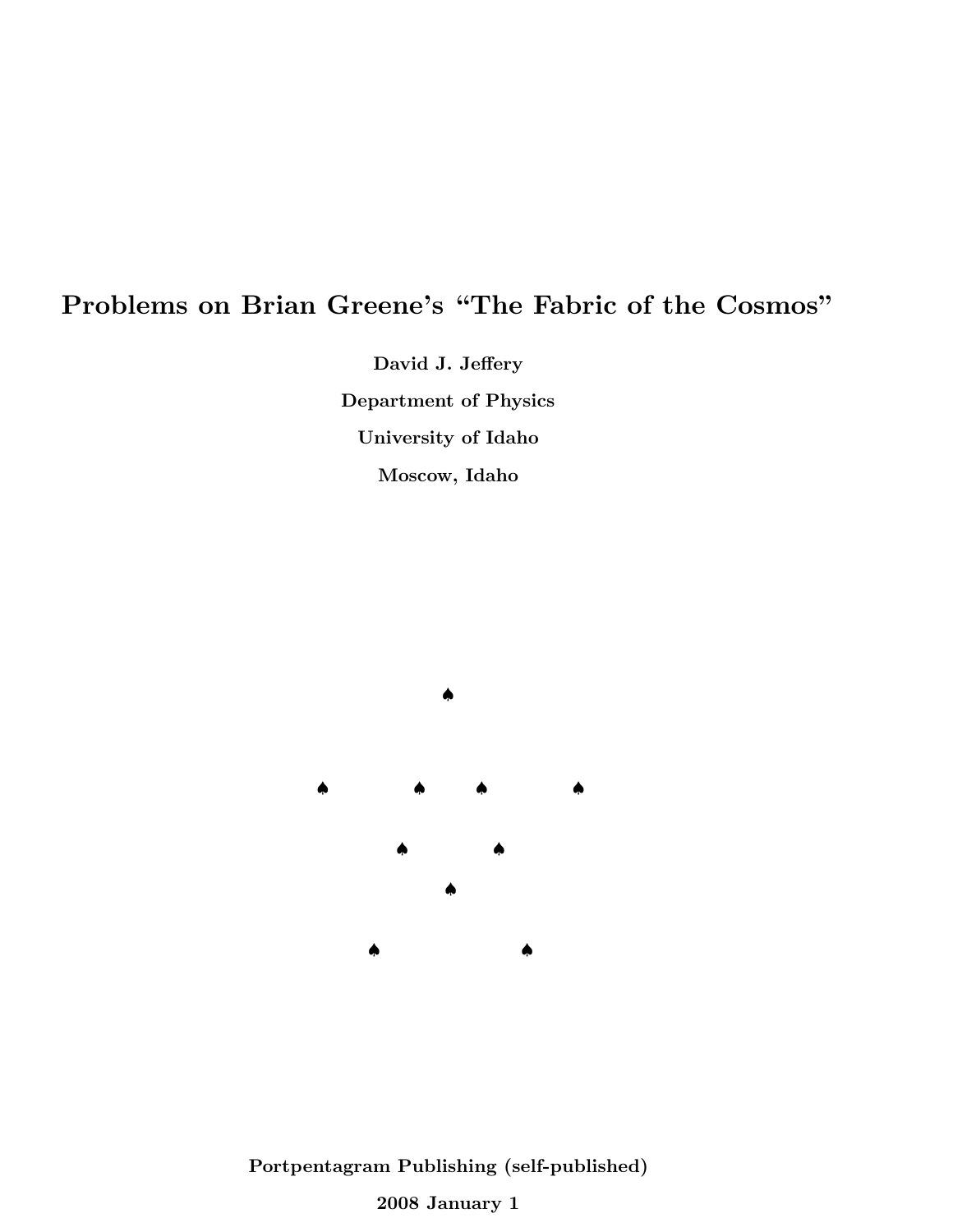## Introduction

Problems on Brian Greene's "The Fabric of the Cosmos" (PGF) is a supplementary source book for a modern physics course. The book is available in electronic form to instructors by request to the author. It is free courseware and can be freely used and distributed, but not used for commercial purposes.

The problems are grouped by topics in chapters: see Contents below. The chapters correspond to the chapters of Brian Greene's *The Fabric of the Cosmos*. There are only multiple-choice problems. All the problems have will have complete suggested answers eventually. The answers may be the greatest benefit of PGF. The questions and answers can be posted on the web in pdf format.

At the end of the book is an appendix of answer tables for multiple choice questions.

PGF is currently under construction and whether it will grow to adequate size depends on whether I have any chance to teach the modern physics course again.

Everything is written in plain T<sub>EX</sub> in my own idiosyncratic style. The problems all have codes and keywords for easy selection electronically or by hand. The keywords will be on the problem code line with additional ones on the extra keyword line which may also have a reference for the problem A fortran program for selecting the problems and outputting them in quiz, assignment, and test formats is also available. Note the quiz, etc. creation procedure is a bit clonky, but it works. User instructors could easily construct their own programs for problem selection.

I would like to thank the Department of Physics the University of Idaho for its support for this work. Thanks also to the students who helped flight-test the problems.

#### Contents

#### Chapters

- 1 Roads to Reality
- 2 The Universe and the Bucket
- 3 Relativity and the Absolute

#### Appendices

1 Multiple-Choice Problem Answer Tables

#### References

- Adler, R., Bazin, M., & Schiffer, M. 1975, Introduction to General Relativity (New York: McGraw-Hill Book Company) (ABS)
- Arfken, G. 1970, Mathematical Methods for Physicists (New York: Academic Press) (Ar)
- Bernstein, J., Fishbane, P. M., & Gasiorowicz, S. 2000, Modern Physics (Upper Saddle River, New Jersey: Prentice Hall) (BFG)
- Cardwell, D. 1994, The Norton History of Technology (New York: W.W. Norton & Company)  $(Ca)$

Clark, J. B., Aitken, A. C., & Connor, R. D. 1957, Physical and Mathematical Tables (Edinburgh: Oliver and Boyd Ltd.) (CAC)

French, A. P. 1971, Newtonian Mechanics (New York: W. W. Norton & Company, Inc.) (Fr)

Greene, B. 2004, The Fabric of the Cosmos (New York: Vintage Books) (Gre)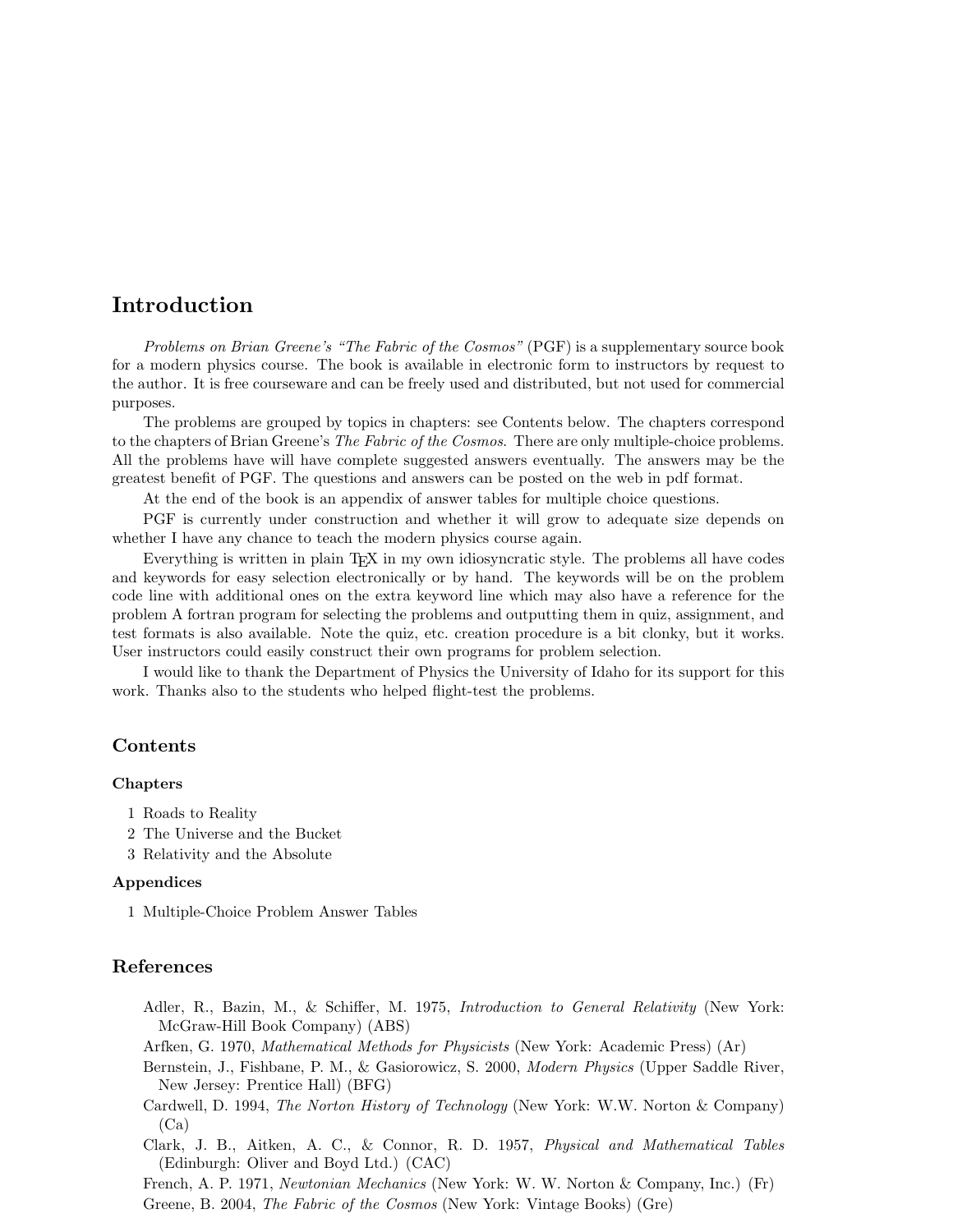- Griffiths, D. J. 1995, Introduction to Quantum Mechanics (Upper Saddle River, New Jersey: Prentice Hall) (Gr)
- Halliday, D., Resnick, R., & Walker, J. 2000, Fundamentals of Physics, Extended 6th Edition (New York: Wiley) (HRW)
- Hecht, E., & Zajac, A. 1974, Optics (Menlo Park, California: Addison-Wesley Publishing Company) (HZ)
- Jackson, D. J. 1975, Classical Electrodynamics 2th Edition (New York: Wiley) (Ja)
- Krauskopf, K. B., & Beiser, A. 2003 The Physical Universe (New York: McGraw-Hill) (KB)
- Lawden, D. F. 1975, An Introduction to Tensor Calculus and Relativity (London: Chapman and Hall) (La)
- Jeffery, D. J. 2001, Mathematical Tables (Port Colborne, Canada: Portpentragam Publishing) (MAT)
- Mermin, N. D. 1968, Space and Time in Special Relativity (New York: McGraw-Hill Book Company) (Me)
- Shipman, J. T., Wilson, J. D., & Todd, A. W. 2000 An Introduction to Physical Science (Boston: Houghton Mifflin Company) (SWT)
- Weber, H. J., & Arfken, G. B. 2004, *Essential Mathematical Methods for Physicists* (Amsterdam: Elsevier Academic Press) (WA)
- Wolfson, R., & Pasachoff, J. M. 1990, *Physics: Extended with Modern Physics* (Glenview Illinois: Scott, Foresman/Little, Brown Higher Education) (WP)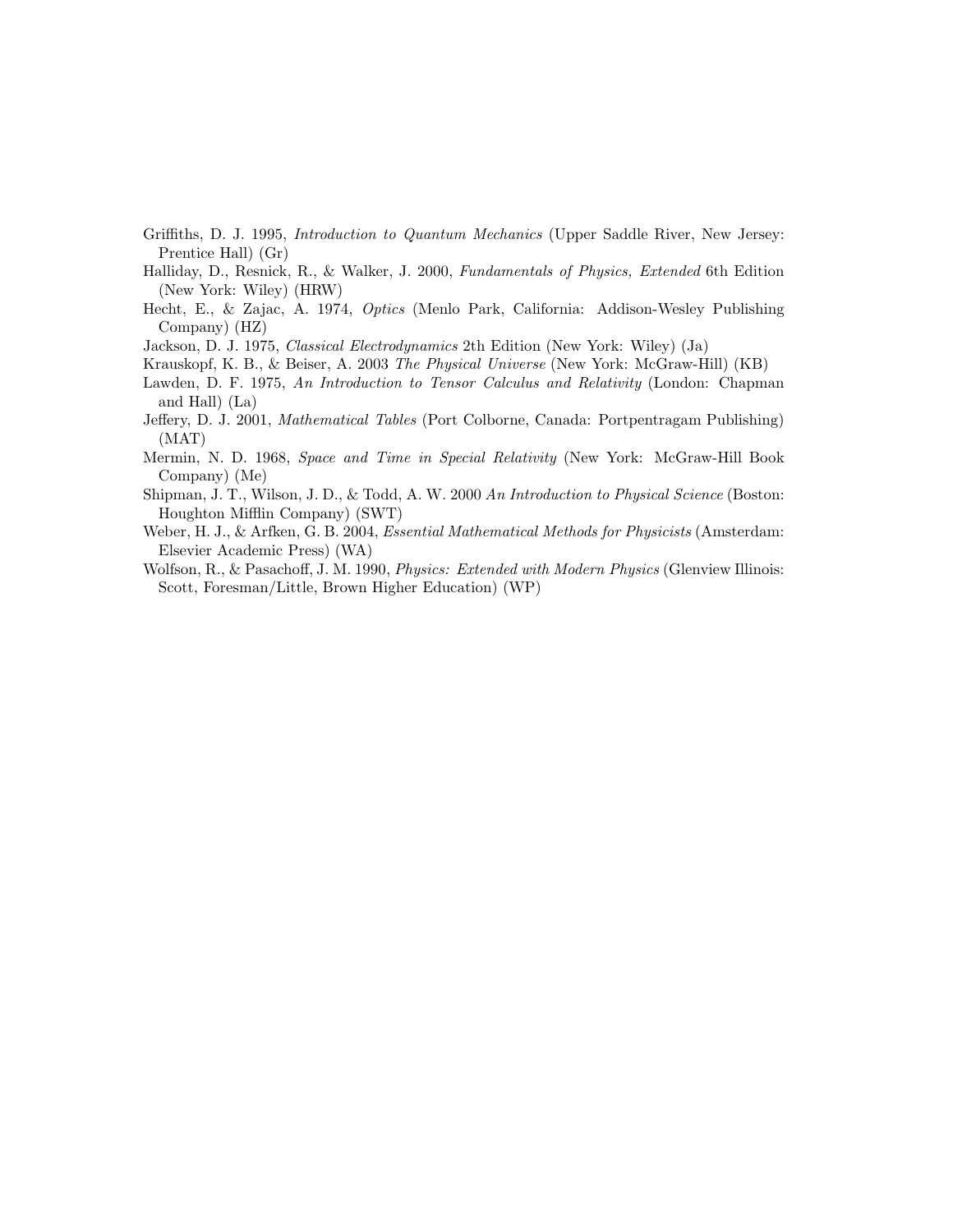Chapt. 1 Roads to Reality

### Multiple-Choice Problems

| 001 qmult 00070 1 4 5 easy deducto-memory: seven samurai |  |
|----------------------------------------------------------|--|
| <b>Extra keywords:</b> not a serious question            |  |

1. "Let's play Jeopardy! For \$100, the answer is: In Akira Kurosawa's film The Seven Samurai in the misremembering of popular memory, what the samurai leader said when one of the seven asked why they were going to defend this miserable village from a horde of marauding bandits."

What is "  $\qquad \qquad$  ," Alex?

a) For honor. b) It is the way of the samurai. c) It is the Tao. d) For a few dollars more. e) For the fun of it.

001 qmult 00080 1 4 3 easy deducto-memory: Arabian Nights Extra keywords: mathematical physics

2. "Let's play Jeopardy! For \$100, the answer is: It is a story very much like a course in physics."

What is , Alex?

- a) the Theogony by Hesiod (circa 700 BCE)
- b) The Odyssey by Homer (circa 700 BCE?)
- c) A Thousand Nights and a Night by Anonymous (circa 800–900)
- d) War and Peace by Lev Tolstoy (1828–1910)
- e) Ulysses by James Joyce (1882–1941)

001 qmult 00090 1 1 3 easy memory: Greene's fabric

- 3. Brian Greene probably titled his popular book on modern physics The Fabric of the Cosmos mostly maybe because:
	- a) he's a proponent of superstring theory.
	- b) he's NOT a proponent of superstring theory.
	- c) in imitation of Stephen Toulmin and June Goodfield's The Fabric of the Heavens.
	- d) in the modern age every book has to have a farfetched metaphorical title like The God Particle or The Snail's Ear: a title like A Popular Account of Modern Particle Physics and Cosmology just doesn't cut it.
	- e) of random processes.

001 qmult 00095 1 4 5 easy memory: Brian Greene's ocean Extra keywords: Gre-580

- 4. On the back cover of Brian Greene's The Fabric of the Cosmos (pocket-size paperback), Brian Greene (one supposes) is in front of an ocean. Which ocean and why?
	- a) Greene lives in New York state, and so it's probably the Atlantic Ocean.
	- b) It's not an ocean. One can descry Port Colborne, Ontario on the horizon. He's in front of Lake Erie on the New York State side. In fact, he's probably at Angola-on-the-Lake—which is not in Africa whatever you may think.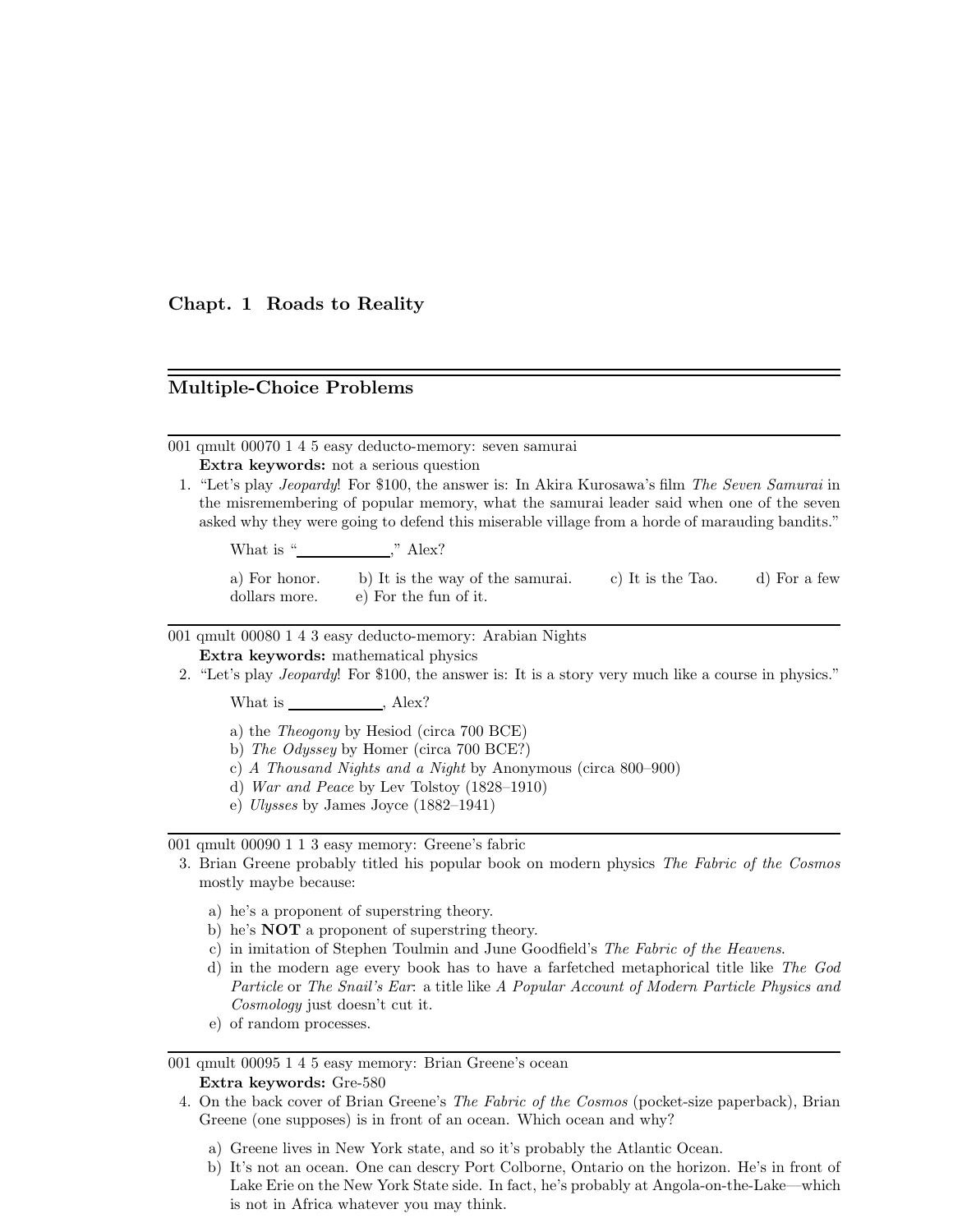#### 2 Chapt. 1 Vector Analysis

c) Well  $\dots$ 

. . . like stout Cortez when with eagle eyes He star'd at the Pacific—and all his men Look'd at each other with a wild surmise— Silent, upon a peak in Darien.

d) Quoting Newton:

I do not know what I may appear to the world, but to myself I seem to have been only like a boy playing on the sea-shore, and diverting myself in now and then finding a smoother pebble or a prettier shell than ordinary, whilst the great ocean of truth lay all undiscovered before me.

That's the one.

e) I've no idea.

001 qmult 06030 1 4 5 easy deducto-memory: superstring theory defn.

- Extra keywords: Gre-17–18
- 5. "Let's play Jeopardy! For \$100, the answer is: In this physical theory (circa 2004 at least), the basic element of matter is a string/filament/little-thingy which vibrates in different ways to make the fundamental particles (e.g., electron, neutrino, quark). The theory requires 9 or 10 space dimensions plus 1 time dimension and thus 10 or 11 spacetime dimensions. The higher numbers are for the version called M-theory."

What is , Alex?

| a) Aristotelian physics | b) Newtonian physics  | c) Einsteinian relativistic physics |
|-------------------------|-----------------------|-------------------------------------|
| d) quantum mechancis    | e) superstring theory |                                     |

001 qmult 06040 2 3 3 moderate math: Planck units

#### Extra keywords: Gre-17

6. The Planck units are quantities constructed by dimensional analysis from 5 fundamental constants:

| $\int c = 2.99792458 \times 10^8 \,\mathrm{m/s} \approx 3 \times 10^8 \,\mathrm{m/s}$                              | the vacuum light speed;                                                                                                     |
|--------------------------------------------------------------------------------------------------------------------|-----------------------------------------------------------------------------------------------------------------------------|
| $G = 6.67428(67) \times 10^{-11}$ J m/kg <sup>2</sup> $\approx 7 \times 10^{-11}$ J m/kg <sup>2</sup>              | the gravitational constant<br>which can also be given<br>the units<br>$m^5/(Js^4);$                                         |
| $\hbar = 1.054571628(53) \times 10^{-34}$ J s $\approx 1 \times 10^{-34}$ J s                                      | which is h-bar or Dirac's<br>constant<br>or Planck's constant<br>divided by $2\pi$ ;                                        |
| $k_C = \frac{1}{4\pi\epsilon_0} = 8.987551787 \times 10^9 \,\text{J m/C}^2 \approx 9 \times 10^9 \,\text{J m/C}^2$ | the Coulomb force constant<br>where<br>$\epsilon_0 = 8.854187817 \times 10^{12} \text{ F/m}$<br>is the vacuum permittivity; |
| $k = 1.3806504(24) \times 10^{-23} \text{ J/K} \approx 1.4 \times 10^{-23} \text{ J/K}$                            | which is Boltzmann's constant,                                                                                              |

where the values have been taken from Wikipedia (2007oct21). The Planck units (originally proposed by Max Planck) are based only on general universal physics and not arbitrary human choices. They should have some fundamental significance and are often ingredients in advanced theory. Its helpful in constructing Planck units to note that  $G/c^4$  has units of m/J and  $G/c^5$ has units of  $s/J$  (which incidentally makes it the inverse of the Planck power).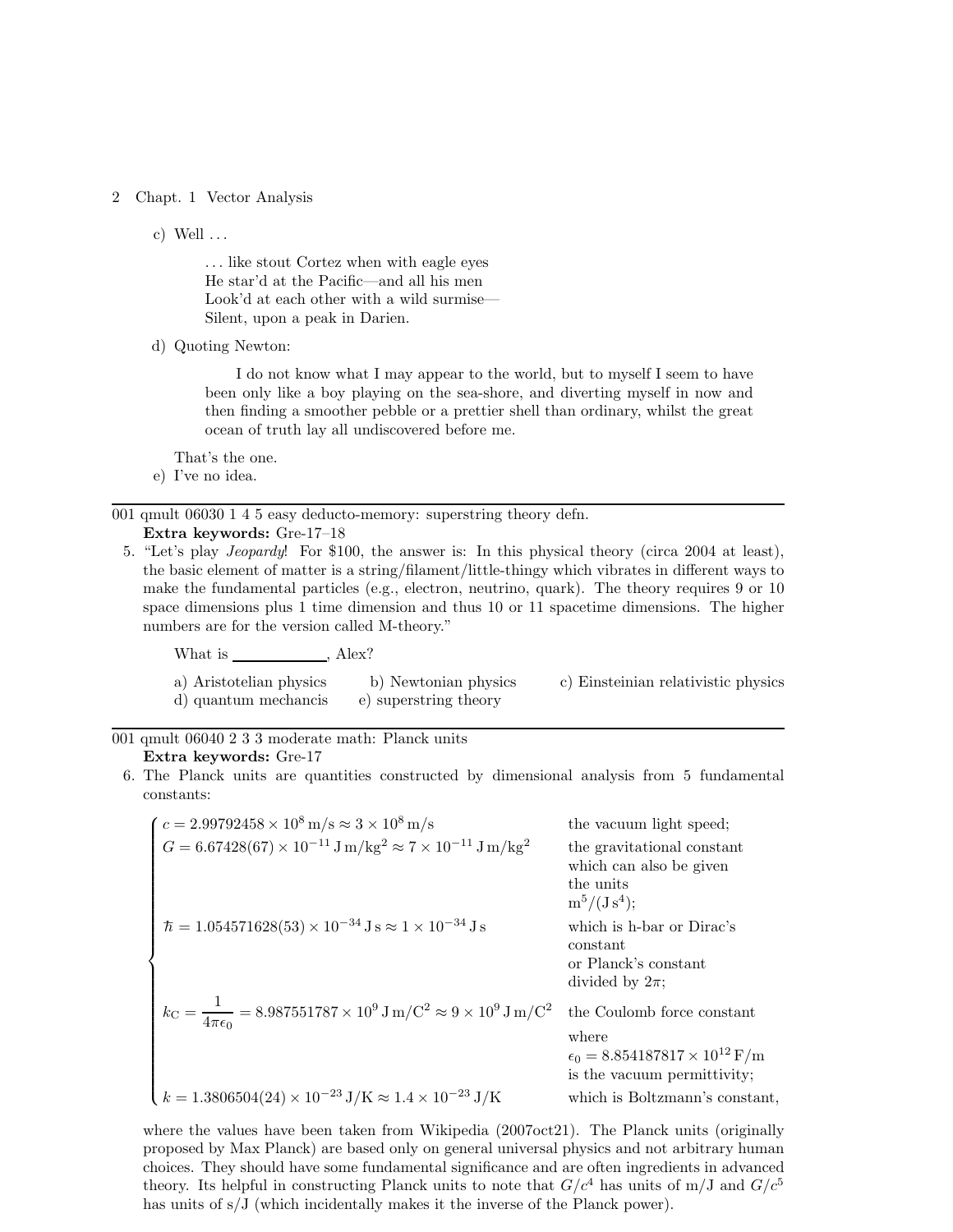Brian Greene (Gre-17), in the customary arcane jargon of grand high theorists, refers to a length "some hundred billion billion times smaller than a single atomic nucleus." Atomic nuclei have a size scale of order 10−<sup>15</sup> m. Evidently, he is referring to the Planck length. Construct the Planck length from the above constants and evaluate it approximately.

a) 
$$
\sqrt{\hbar c^5/G} \approx 1.8 \times 10^9 \text{ m}
$$
  
\nb)  $\sqrt{\hbar G/c^5} \approx 5 \times 10^{-44} \text{ m}$   
\nc)  $\sqrt{\hbar G/c^3} \approx 1.6 \times 10^{-35} \text{ m}$   
\nd)  $\sqrt{\hbar c/G} \approx 2 \times 10^{-8} \text{ m}$   
\ne)  $\sqrt{c^5/(\hbar G)} \approx 2 \times 10^{43} \text{ m}$ 

001 qmult 08010 1 1 1 easy thinking: coming of age

- 7. Nowadays takeoffs on cultural detritus of all kinds frequently occur without any acknowledgement. The section title Coming of Age in Space and Time of Greene's chapter 1, section 8 is probably a takeoff on:
	- a) both of (b) and (c) maybe.
	- b) Coming of Age in the Milky Way (1989) by Timothy Ferris (1944–).
	- c) Coming of Age in Somoa (1928) by Margaret Mead (1901–1978).
	- d) The Waning of the Middle Ages (1924) by Johan Huizinga (1872–1945).
	- e) Coming of Nonage in Fermullan by Thomas Caskey, Sr. (1883–1964 or so).

Full-Answer Problems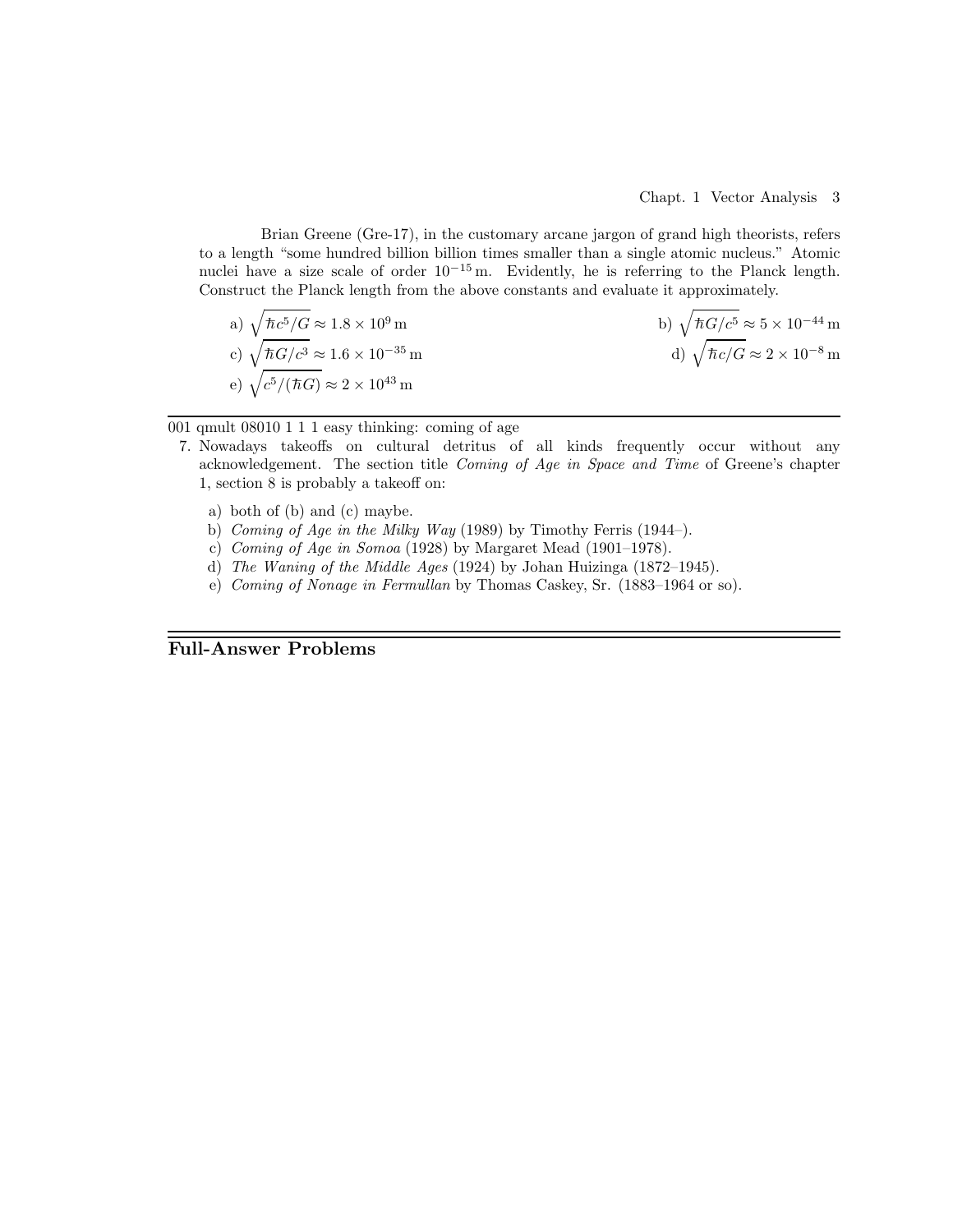### Chapt. 2 The Universe and the Bucket

#### Multiple-Choice Problems

002 qmult 03010 1 4 1 easy deducto-memory: Newton bucket Extra keywords: mathematical physics

1. "Let's play Jeopardy! For \$100, the answer is: A thought experiment (which can actually be done) that has been used for arguing for absolute space as a physically active thing."

What is  $\_\_\_\_\_\_\$  , Alex?

- a) Newton's bucket experiment b) Maxwell's demon experiment
- c) Einstein's elevator experiment d) Bohr's microscope experiment

e) Schrödinger's cat experiment

002 qmult 05030 1 4 1 easy deducto-memory: Ernst Mach glory Extra keywords: Gre-33

- 2. Ersnt Mach (1838–1916), a Czech-Austrian physicist, is noted for Mach's principle (first so called by Einstein). This principle, which is really vague hypothesis, is that inertia is determined somehow by the universal distribution of mass. How it does so and what formulae apply have never adequately established. Mach is also famous:
	- a) for Mach number. This is the speed of an object relative to a fluid medium in units of the sound speed in that medium.
	- b) in ornithology. He is the eponym of the Machingbird.
	- c) for work in pyrology. You've heard of machsticks.
	- d) the invention of the mach: a kind of cooking pan.
	- e) for his forceful character whence "macho", "machismo", and "Sado-Machocism".

002 qmult 06010 1 4 3 easy deducto-memory: Mach principle Extra keywords: mathematical physics

3. "Let's play Jeopardy! For \$100, the answer is: It is the vague hypothesis that the bulk distribution of matter in the universe determines the inertial mass of bodies."

What is , Alex?

- a) Zeno's paradox b) Fermat's last theorem c) Mach's principle
- d) Poincaré's conjecture e) the Merton thesis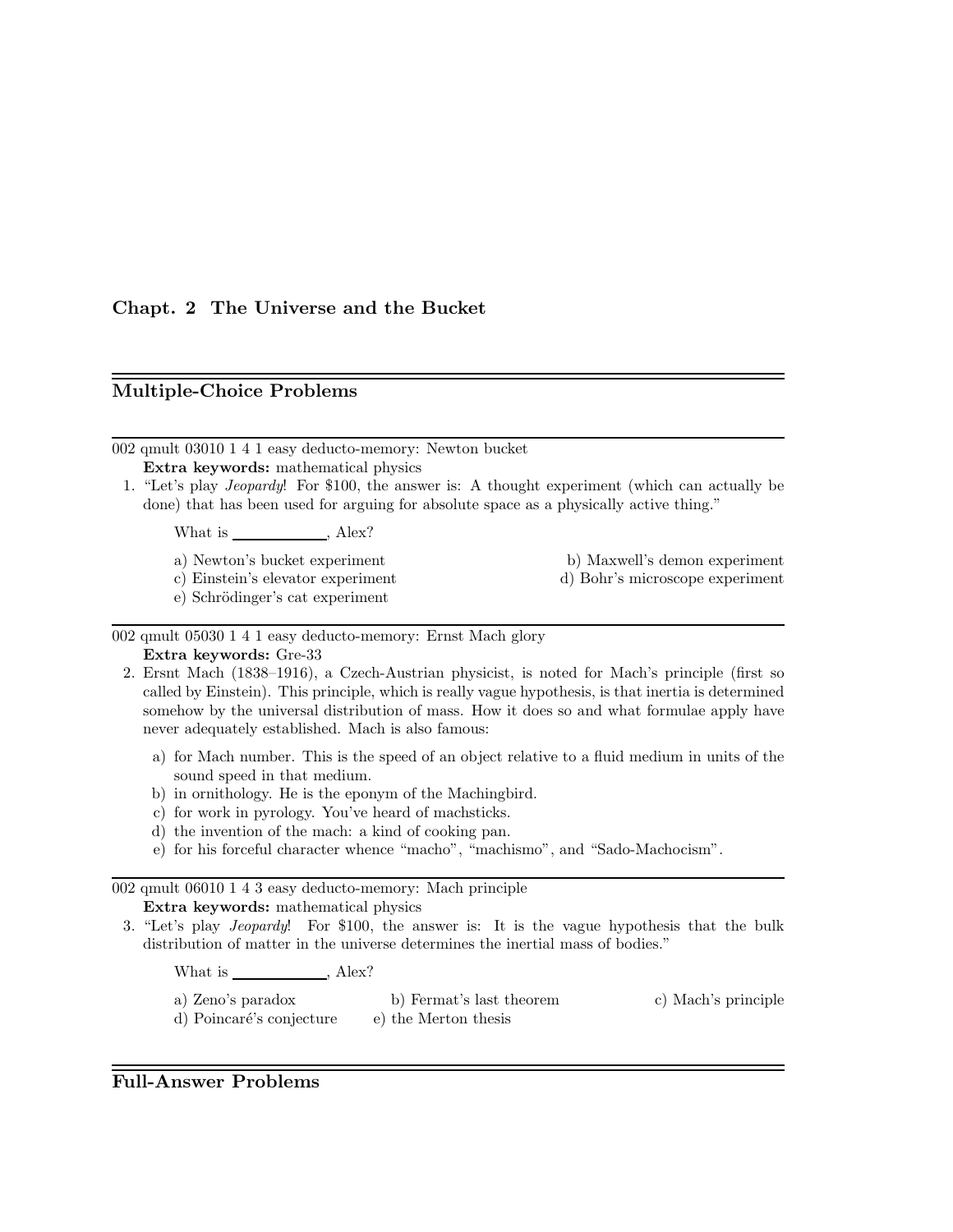## Chapt. 3 Relativity and the Absolute

# Multiple-Choice Problems

| 003 qmult 10030 1 1 2 easy memory: GR accelerated motion<br>Extra keywords: Gre-67                                                                                                                                                                                       |  |  |  |  |  |  |  |  |  |  |
|--------------------------------------------------------------------------------------------------------------------------------------------------------------------------------------------------------------------------------------------------------------------------|--|--|--|--|--|--|--|--|--|--|
| 1. In general relativity, free-fall with no other forces acting is at least in Gre-67's interpretation<br>(and this interpretation is different from one used in most physics contexts):                                                                                 |  |  |  |  |  |  |  |  |  |  |
| a) accelerated motion. b) unaccelerated motion.<br>c) simple harmonic oscillation.<br>d) anharmonic oscillation.<br>e) static equilibrium.                                                                                                                               |  |  |  |  |  |  |  |  |  |  |
| 003 qmult 11010 1 4 3 easy deducto-memory: general relativity 1                                                                                                                                                                                                          |  |  |  |  |  |  |  |  |  |  |
| Extra keywords: Gre-498                                                                                                                                                                                                                                                  |  |  |  |  |  |  |  |  |  |  |
| 2. "Let's play <i>Jeopardy</i> ! For \$100, the answer is: It is a theory in which mass-energy determines the<br>geometry of spacetime and in which the geometry of spacetime (which is the cause of gravity)<br>plus other forces determine the motion of mass-energy." |  |  |  |  |  |  |  |  |  |  |
| What is $\_\_\_\_\_\_\_\_\$ Alex?                                                                                                                                                                                                                                        |  |  |  |  |  |  |  |  |  |  |
| a) quantum mechanics b) special relativity<br>c) general relativity<br>d) Newtonian physics (e) Maxwellian electromagnetism                                                                                                                                              |  |  |  |  |  |  |  |  |  |  |
| 003 qmult 13030 1 1 4 easy memory: dynamic spacetime                                                                                                                                                                                                                     |  |  |  |  |  |  |  |  |  |  |
| Extra keywords: Gre-75                                                                                                                                                                                                                                                   |  |  |  |  |  |  |  |  |  |  |
| 3. Because spacetime responds to mass-energy in general relativity, one can say that in general<br>relativity spacetime is:                                                                                                                                              |  |  |  |  |  |  |  |  |  |  |

a) static. b) ellipsoidal. c) hyperbolical. d) dynamic. e) flat.

# Full-Answer Problems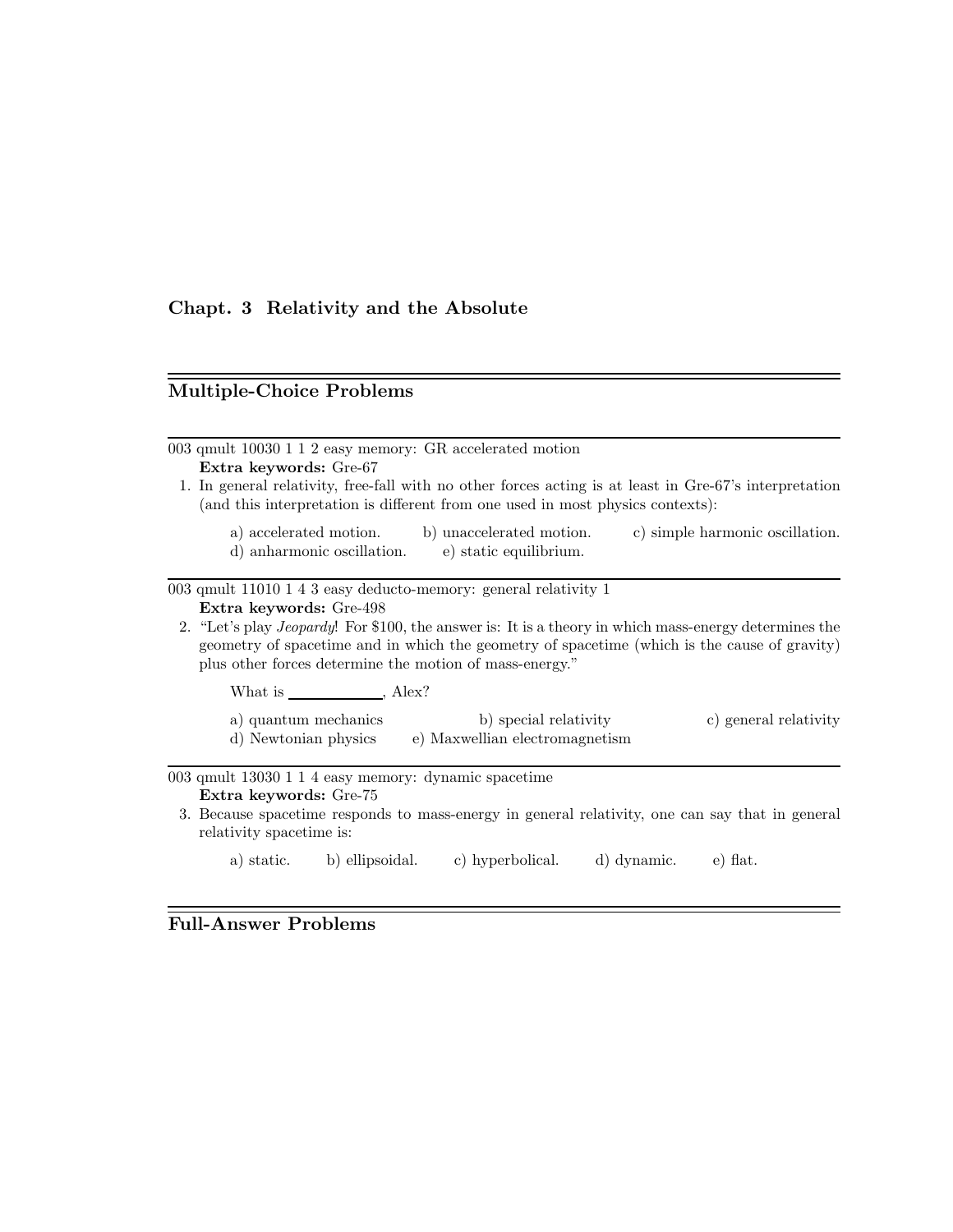Chapt. 4 Entangling Space

Multiple-Choice Problems

ł,

Full-Answer Problems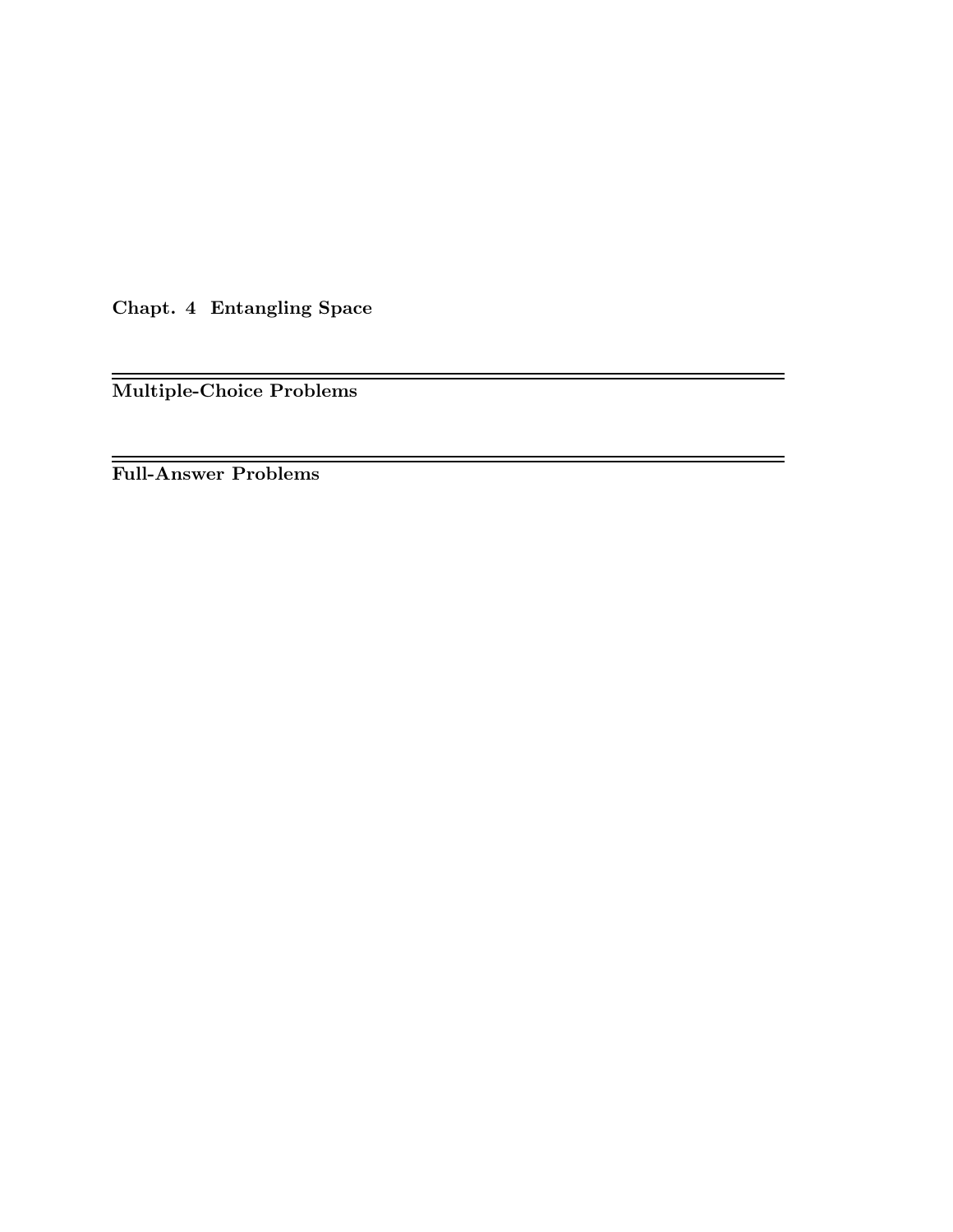#### Appendix 5 Multiple-Choice Problem Answer Tables

Note: For those who find scantrons frequently inaccurate and prefer to have their own table and marking template, the following are provided. I got the template trick from Neil Huffacker at University of Oklahoma. One just punches out the right answer places on an answer table and overlays it on student answer tables and quickly identifies and marks the wrong answers

# Answer Table for the Multiple-Choice Questions

|  | a b c d e    |  |  |     | a b c d e                   |  |  |
|--|--------------|--|--|-----|-----------------------------|--|--|
|  | 1. 0 0 0 0 0 |  |  |     | 6. 0 0 0 0 0                |  |  |
|  | 2. 0 0 0 0 0 |  |  |     | 7. 0 0 0 0 0                |  |  |
|  | 3. 0 0 0 0 0 |  |  |     | 8. 0 0 0 0 0                |  |  |
|  | 4. 0 0 0 0 0 |  |  |     | 9. 0 0 0 0 0                |  |  |
|  | 5. 0 0 0 0 0 |  |  | 10. | $0 \quad 0 \quad 0 \quad 0$ |  |  |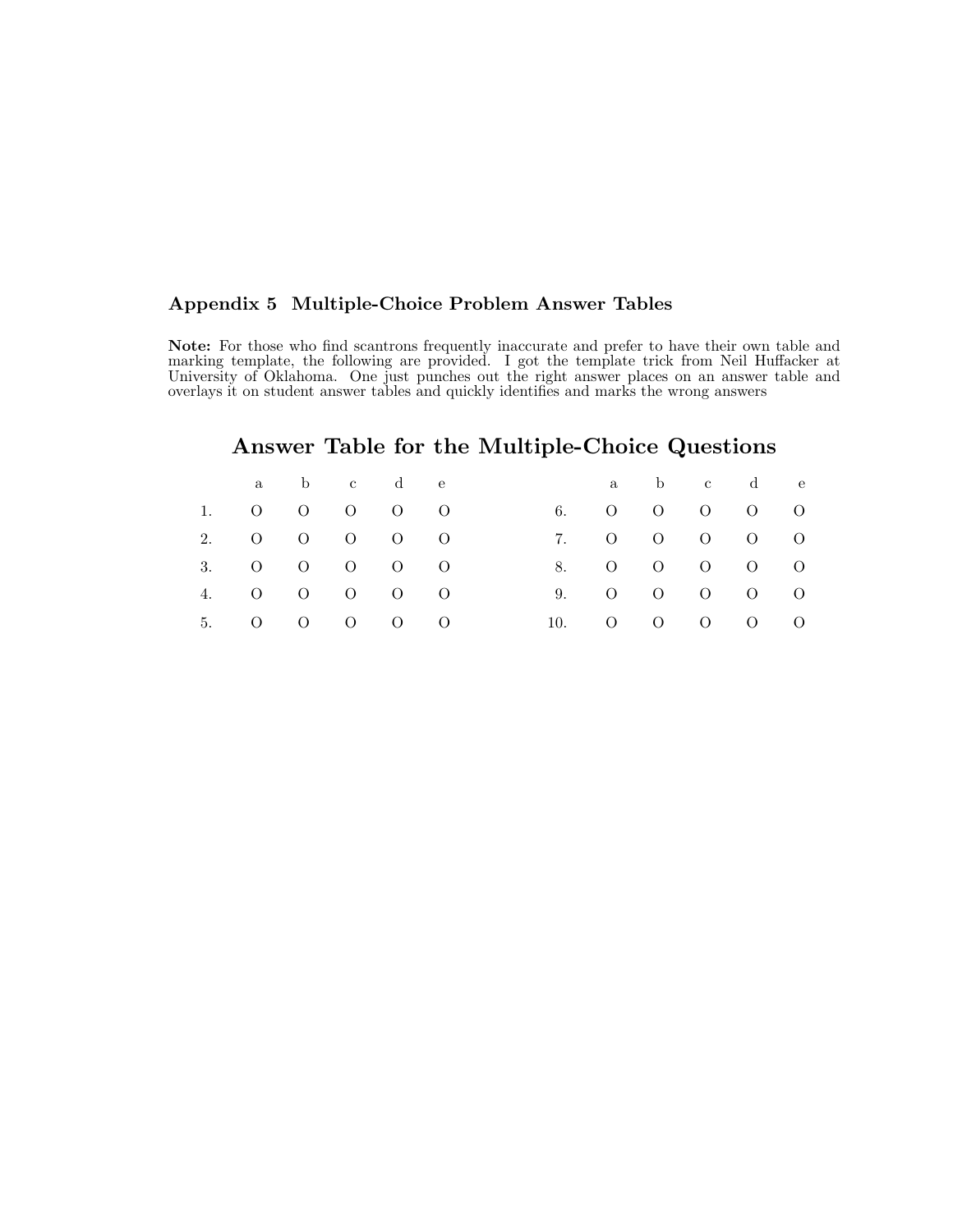|     |              |          |              |                |             | Answer Table for the Multiple-Choice Questions |              |             |              |          |            |
|-----|--------------|----------|--------------|----------------|-------------|------------------------------------------------|--------------|-------------|--------------|----------|------------|
|     | $\mathbf{a}$ | b        | $\mathbf{c}$ | d              | $\mathbf e$ |                                                | $\mathbf{a}$ | $\mathbf b$ | $\mathbf{c}$ | d        | e          |
| 1.  | O            | $\Omega$ | $\Omega$     | O              | O           | 11.                                            | O            | O           | $\Omega$     | $\Omega$ | $\bigcirc$ |
| 2.  | O            | $\Omega$ | $\Omega$     | $\Omega$       | $\Omega$    | 12.                                            | Ω            | $\Omega$    | $\Omega$     | $\Omega$ | $\Omega$   |
| 3.  | O            | $\Omega$ | $\Omega$     | $\Omega$       | O           | 13.                                            | $\Omega$     | $\Omega$    | $\Omega$     | $\Omega$ | $\Omega$   |
| 4.  | O            | $\Omega$ | $\Omega$     | O              | O           | 14.                                            | $\Omega$     | $\Omega$    | $\Omega$     | $\Omega$ | $\Omega$   |
| 5.  | O            | $\Omega$ | $\Omega$     | $\Omega$       | $\Omega$    | 15.                                            | $\Omega$     | $\Omega$    | $\Omega$     | $\Omega$ | $\bigcirc$ |
| 6.  | О            | $\Omega$ | $\Omega$     | $\Omega$       | $\Omega$    | 16.                                            | $\Omega$     | $\Omega$    | $\Omega$     | $\Omega$ | $\Omega$   |
| 7.  | $\Omega$     | $\Omega$ | $\Omega$     | $\overline{O}$ | $\Omega$    | 17.                                            | $\Omega$     | $\Omega$    | $\Omega$     | $\Omega$ | $\Omega$   |
| 8.  | $\Omega$     | $\Omega$ | $\Omega$     | $\Omega$       | $\Omega$    | 18.                                            | $\Omega$     | $\Omega$    | $\Omega$     | $\Omega$ | $\Omega$   |
| 9.  | $\Omega$     | $\Omega$ | $\Omega$     | $\Omega$       | $\Omega$    | 19.                                            | $\Omega$     | $\Omega$    | $\Omega$     | $\Omega$ | ∩          |
| 10. | O            | $\Omega$ | $\Omega$     | $\Omega$       | $\Omega$    | 20.                                            | $\Omega$     | O           | $\Omega$     | $\Omega$ | $\bigcirc$ |

## 8 Appendix 5 Multiple-Choice Problem Answer Tables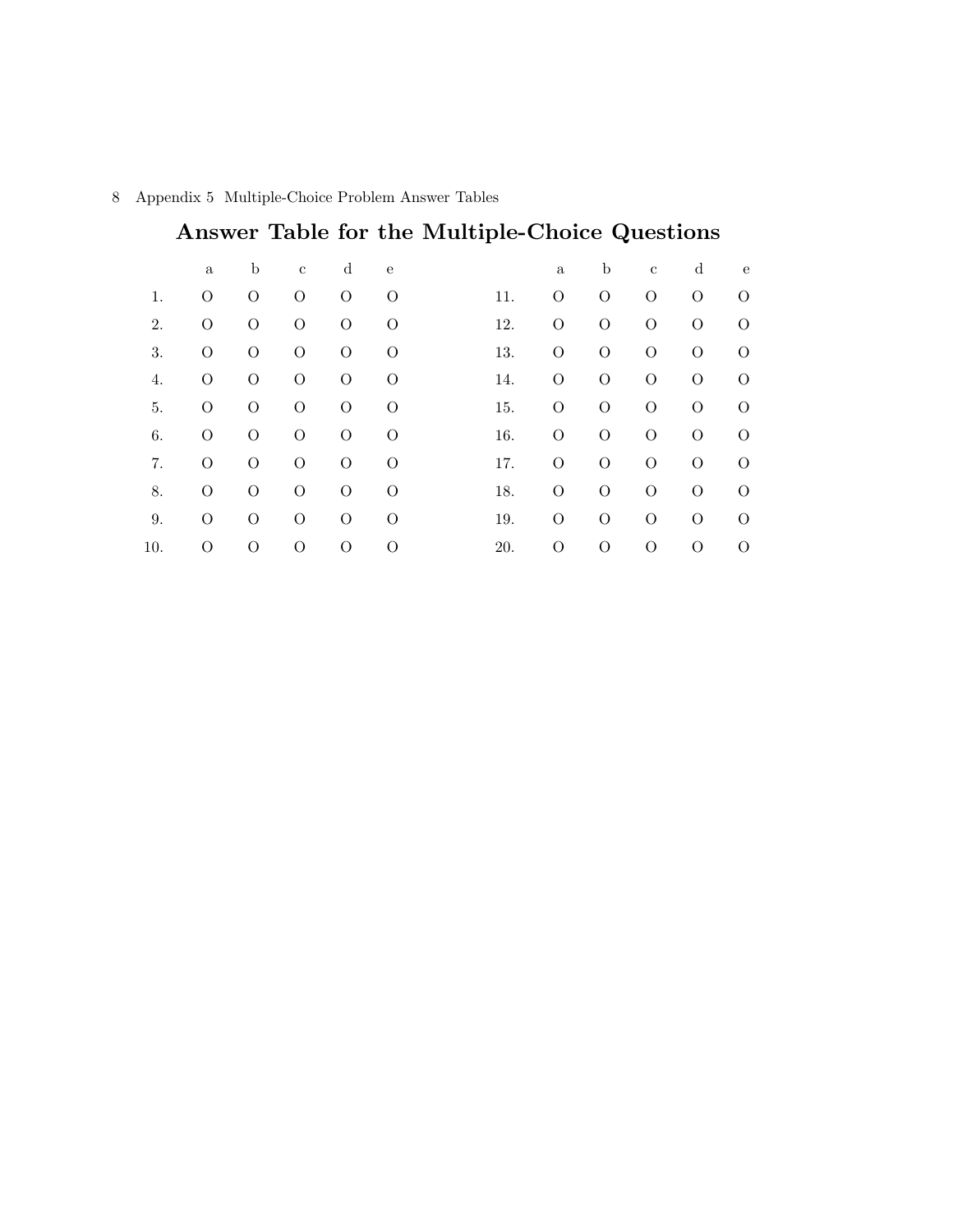|     |                |                |                |                |                | Answer Table for the Multiple-Choice Questions |                |                                  |                |              |
|-----|----------------|----------------|----------------|----------------|----------------|------------------------------------------------|----------------|----------------------------------|----------------|--------------|
|     | $\rm{a}$       | $\mathbf b$    | $\mathbf c$    | $\mathbf d$    | $\rm e$        |                                                | $\rm{a}$       | $\mathbf b$<br>$\mathbf c$       | d              | $\mathbf{e}$ |
| 1.  | $\mathcal{O}$  | $\overline{O}$ | $\overline{O}$ | $\overline{O}$ | $\rm{O}$       | 16.                                            | $\overline{O}$ | $\overline{O}$<br>$\overline{O}$ | $\mathcal{O}$  | О            |
| 2.  | $\overline{O}$ | $\overline{O}$ | $\overline{O}$ | $\Omega$       | О              | 17.                                            | $\overline{O}$ | $\overline{O}$<br>$\Omega$       | O              | $\Omega$     |
| 3.  | O              | $\overline{O}$ | O              | $\overline{O}$ | $\rm{O}$       | 18.                                            | $\rm{O}$       | $\overline{O}$<br>$\overline{O}$ | O              | O            |
| 4.  | О              | $\overline{O}$ | $\overline{O}$ | $\rm{O}$       | О              | 19.                                            | $\rm{O}$       | $\overline{O}$<br>$\Omega$       | O              | $\Omega$     |
| 5.  | O              | $\overline{O}$ | $\overline{O}$ | $\rm{O}$       | $\rm{O}$       | 20.                                            | $\mathcal{O}$  | $\overline{O}$<br>$\Omega$       | O              | O            |
| 6.  | $\overline{O}$ | $\overline{O}$ | O              | $\overline{O}$ | $\overline{O}$ | 21.                                            | $\mathcal{O}$  | $\overline{O}$<br>$\overline{O}$ | $\mathcal{O}$  | O            |
| 7.  | $\overline{O}$ | $\overline{O}$ | $\overline{O}$ | $\overline{O}$ | О              | 22.                                            | $\overline{O}$ | $\overline{O}$<br>$\overline{O}$ | $\mathcal{O}$  | O            |
| 8.  | O              | $\overline{O}$ | $\overline{O}$ | $\overline{O}$ | О              | 23.                                            | $\rm{O}$       | $\overline{O}$<br>$\Omega$       | O              | $\Omega$     |
| 9.  | O              | $\overline{O}$ | O              | $\Omega$       | О              | 24.                                            | $\mathcal{O}$  | $\overline{O}$<br>$\Omega$       | O              | $\Omega$     |
| 10. | $\overline{O}$ | $\overline{O}$ | $\overline{O}$ | $\overline{O}$ | О              | 25.                                            | $\overline{O}$ | $\overline{O}$<br>$\overline{O}$ | $\overline{O}$ | O            |
| 11. | O              | $\Omega$       | O              | $\Omega$       | $\rm{O}$       | 26.                                            | $\mathcal{O}$  | $\overline{O}$<br>$\overline{O}$ | O              | $\Omega$     |
| 12. | O              | $\overline{O}$ | $\overline{O}$ | $\overline{O}$ | О              | 27.                                            | $\overline{O}$ | $\overline{O}$<br>$\overline{O}$ | O              | О            |
| 13. | $\Omega$       | $\overline{O}$ | O              | $\Omega$       | О              | 28.                                            | $\rm{O}$       | $\overline{O}$<br>$\Omega$       | O              | O            |
| 14. | $\Omega$       | $\Omega$       | $\Omega$       | $\overline{O}$ | O              | 29.                                            | $\Omega$       | $\overline{O}$<br>$\Omega$       | $\mathcal{O}$  | $\Omega$     |
| 15. | O              | О              | $\overline{O}$ | $\overline{O}$ | O              | 30.                                            | $\overline{O}$ | $\overline{O}$<br>$\overline{O}$ | О              | О            |

Appendix 5 Multiple-Choice Problem Answer Tables 9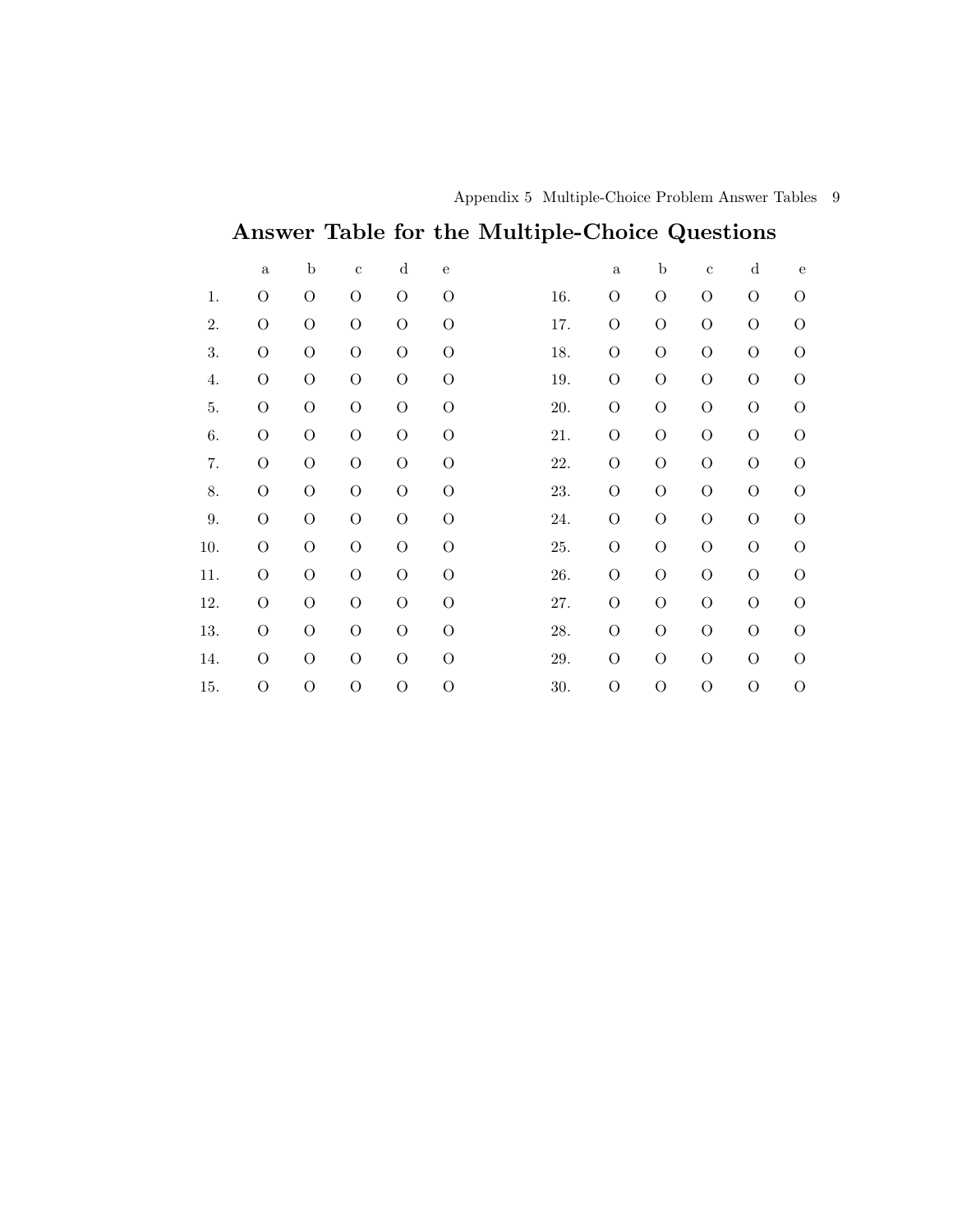|          |                | <b>NAME:</b>   |                |                |                |                                                |                |                |                |                                  |  |  |
|----------|----------------|----------------|----------------|----------------|----------------|------------------------------------------------|----------------|----------------|----------------|----------------------------------|--|--|
|          |                |                |                |                |                | Answer Table for the Multiple-Choice Questions |                |                |                |                                  |  |  |
|          | $\rm{a}$       | $\mathbf b$    | $\rm c$        | ${\rm d}$      | $\rm e$        |                                                | $\mathbf{a}$   | $\mathbf b$    | $\mathbf c$    | ${\rm d}$<br>$\mathbf e$         |  |  |
| 1.       | $\overline{O}$ | $\overline{O}$ | $\overline{O}$ | $\overline{O}$ | $\overline{O}$ | 26.                                            | $\overline{O}$ | $\overline{O}$ | $\overline{O}$ | $\overline{O}$<br>$\overline{O}$ |  |  |
| 2.       | $\mathcal{O}$  | $\mathcal{O}$  | $\overline{O}$ | $\overline{O}$ | $\overline{O}$ | 27.                                            | $\mathcal{O}$  | $\mathcal{O}$  | $\mathcal{O}$  | $\overline{O}$<br>$\mathcal{O}$  |  |  |
| 3.       | $\overline{O}$ | $\overline{O}$ | $\mathcal{O}$  | $\mathcal{O}$  | $\mathcal{O}$  | 28.                                            | $\overline{O}$ | $\mathcal{O}$  | $\overline{O}$ | $\mathcal{O}$<br>$\overline{O}$  |  |  |
| 4.       | $\overline{O}$ | $\mathcal{O}$  | $\mathcal{O}$  | $\mathcal{O}$  | $\overline{O}$ | 29.                                            | $\mathcal{O}$  | $\overline{O}$ | $\mathcal{O}$  | $\mathcal{O}$<br>$\mathcal{O}$   |  |  |
| 5.       | $\mathcal{O}$  | $\mathcal{O}$  | $\mathcal{O}$  | $\mathcal{O}$  | $\overline{O}$ | 30.                                            | $\mathcal{O}$  | $\mathcal{O}$  | $\mathcal{O}$  | $\overline{O}$<br>$\overline{O}$ |  |  |
| 6.       | $\mathcal{O}$  | $\overline{O}$ | $\overline{O}$ | $\overline{O}$ | $\mathcal{O}$  | 31.                                            | $\overline{O}$ | $\overline{O}$ | $\overline{O}$ | $\overline{O}$<br>$\mathcal{O}$  |  |  |
| 7.       | $\overline{O}$ | $\mathcal{O}$  | $\mathcal{O}$  | $\overline{O}$ | $\overline{O}$ | 32.                                            | $\overline{O}$ | $\mathcal{O}$  | $\overline{O}$ | $\overline{O}$<br>$\mathcal{O}$  |  |  |
| 8.       | $\mathcal{O}$  | $\mathcal{O}$  | $\mathcal{O}$  | $\mathcal{O}$  | $\overline{O}$ | 33.                                            | $\overline{O}$ | $\mathcal{O}$  | $\mathcal{O}$  | $\overline{O}$<br>$\overline{O}$ |  |  |
| 9.       | $\overline{O}$ | $\overline{O}$ | $\overline{O}$ | $\overline{O}$ | $\mathcal{O}$  | 34.                                            | $\overline{O}$ | $\overline{O}$ | $\overline{O}$ | $\overline{O}$<br>$\mathcal{O}$  |  |  |
| 10.      | $\overline{O}$ | $\mathcal{O}$  | $\mathcal{O}$  | $\mathcal{O}$  | $\overline{O}$ | 35.                                            | $\mathcal{O}$  | $\mathcal{O}$  | $\overline{O}$ | $\overline{O}$<br>$\overline{O}$ |  |  |
| 11.      | $\mathcal{O}$  | $\mathcal{O}$  | $\mathcal{O}$  | $\mathcal{O}$  | O              | 36.                                            | $\overline{O}$ | $\mathcal{O}$  | $\mathcal{O}$  | $\overline{O}$<br>$\overline{O}$ |  |  |
| 12.      | $\overline{O}$ | $\mathcal{O}$  | $\overline{O}$ | $\mathcal{O}$  | $\overline{O}$ | 37.                                            | $\mathcal{O}$  | $\overline{O}$ | $\mathcal{O}$  | $\overline{O}$<br>$\overline{O}$ |  |  |
| 13.      | $\mathcal{O}$  | $\mathcal{O}$  | $\mathcal{O}$  | $\overline{O}$ | $\overline{O}$ | 38.                                            | $\overline{O}$ | $\mathcal{O}$  | $\mathcal{O}$  | $\mathcal{O}$<br>$\mathcal{O}$   |  |  |
| 14.      | $\mathcal{O}$  | $\mathcal{O}$  | $\mathcal{O}$  | $\overline{O}$ | $\mathcal{O}$  | 39.                                            | $\overline{O}$ | $\mathcal{O}$  | $\mathcal{O}$  | $\overline{O}$<br>$\overline{O}$ |  |  |
| 15.      | $\overline{O}$ | $\overline{O}$ | $\overline{O}$ | $\mathcal{O}$  | $\overline{O}$ | 40.                                            | $\mathcal{O}$  | $\overline{O}$ | $\overline{O}$ | $\overline{O}$<br>$\overline{O}$ |  |  |
| 16.      | $\overline{O}$ | $\mathcal{O}$  | $\overline{O}$ | $\mathcal{O}$  | $\mathcal{O}$  | 41.                                            | $\overline{O}$ | $\overline{O}$ | $\mathcal{O}$  | $\overline{O}$<br>$\mathcal{O}$  |  |  |
| 17.      | $\overline{O}$ | $\overline{O}$ | $\mathcal{O}$  | $\mathcal{O}$  | $\overline{O}$ | 42.                                            | $\mathcal{O}$  | $\overline{O}$ | $\overline{O}$ | $\mathcal{O}$<br>$\overline{O}$  |  |  |
| 18.      | $\mathcal{O}$  | $\overline{O}$ | $\overline{O}$ | $\mathcal{O}$  | $\overline{O}$ | 43.                                            | $\mathcal{O}$  | $\overline{O}$ | $\mathcal{O}$  | $\overline{O}$<br>$\overline{O}$ |  |  |
| 19.      | $\mathcal{O}$  | $\mathcal{O}$  | $\overline{O}$ | $\overline{O}$ | $\mathcal{O}$  | 44.                                            | $\overline{O}$ | $\overline{O}$ | $\mathcal{O}$  | $\overline{O}$<br>$\mathcal{O}$  |  |  |
| 20.      | $\overline{O}$ | $\overline{O}$ | $\mathcal{O}$  | $\overline{O}$ | $\overline{O}$ | 45.                                            | $\mathcal{O}$  | $\overline{O}$ | $\overline{O}$ | $\overline{O}$<br>$\overline{O}$ |  |  |
| $21. \,$ | $\overline{O}$ | $\overline{O}$ | $\overline{O}$ | $\mathcal{O}$  | $\overline{O}$ | 46.                                            | $\mathcal{O}$  | $\overline{O}$ | $\mathcal{O}$  | $\overline{O}$<br>$\mathcal{O}$  |  |  |
| 22.      | $\mathcal{O}$  | $\mathcal{O}$  | $\overline{O}$ | $\overline{O}$ | $\mathcal{O}$  | 47.                                            | $\overline{O}$ | $\overline{O}$ | $\mathcal{O}$  | $\overline{O}$<br>$\mathcal{O}$  |  |  |
| 23.      | $\overline{O}$ | $\overline{O}$ | $\overline{O}$ | $\overline{O}$ | $\overline{O}$ | 48.                                            | $\mathcal{O}$  | $\overline{O}$ | $\overline{O}$ | $\overline{O}$<br>$\overline{O}$ |  |  |
| 24.      | $\overline{O}$ | $\mathcal{O}$  | $\mathcal{O}$  | $\mathcal{O}$  | $\mathcal{O}$  | 49.                                            | $\mathcal{O}$  | $\overline{O}$ | $\mathcal{O}$  | $\overline{O}$<br>$\mathcal{O}$  |  |  |
| 25.      | $\overline{O}$ | $\overline{O}$ | $\overline{O}$ | $\overline{O}$ | $\overline{O}$ | 50.                                            | $\overline{O}$ | $\overline{O}$ | $\overline{O}$ | $\overline{O}$<br>$\overline{O}$ |  |  |

10 Appendix 5 Multiple-Choice Problem Answer Tables